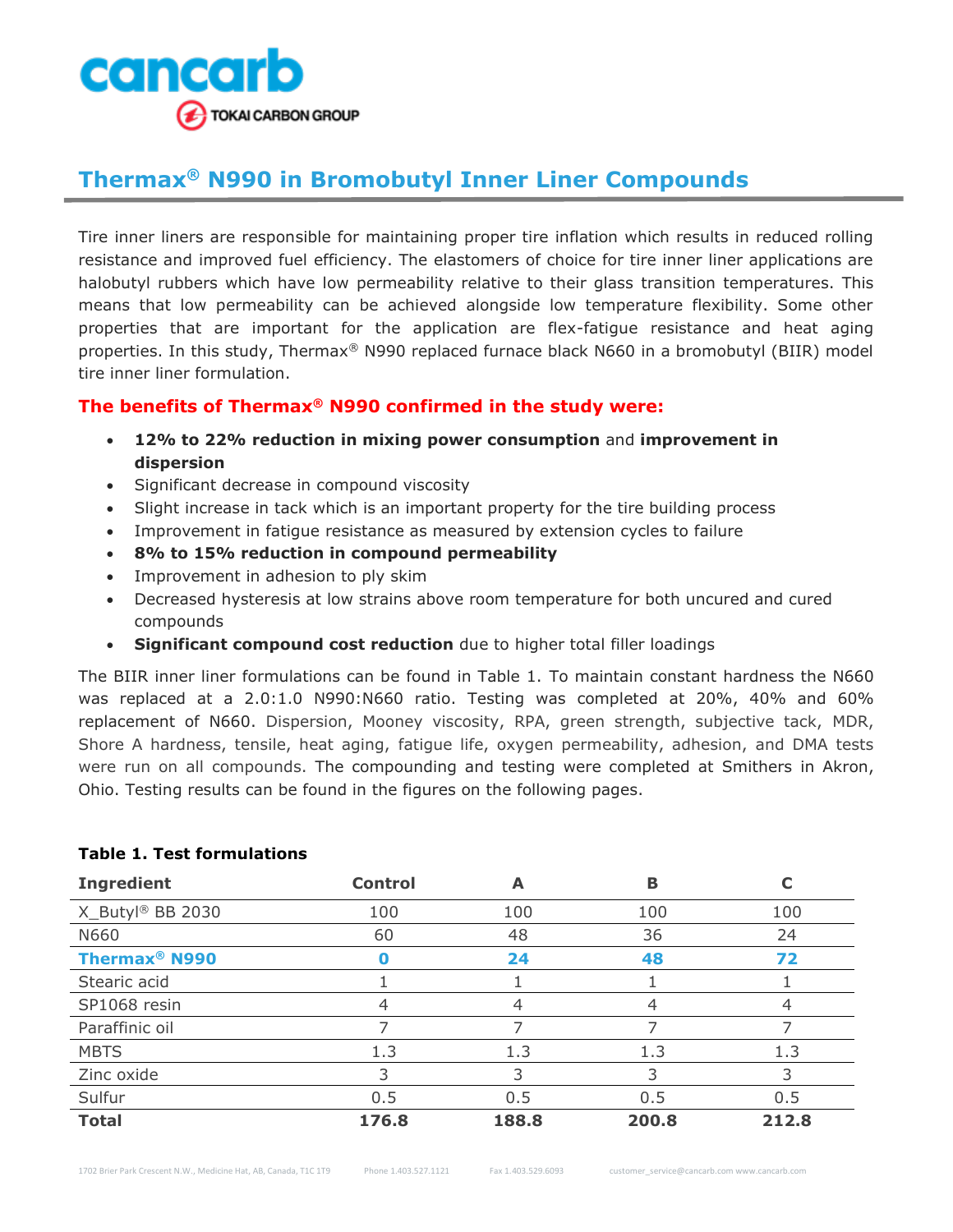



Figure 1. Mixing power consumption of the compounds. Mixing power decreased as N990 replaced N660.



Figure 2. Dispersion rating of the compounds using the Phillips optical dispersion method. Dispersion improved as N990 replaced N660.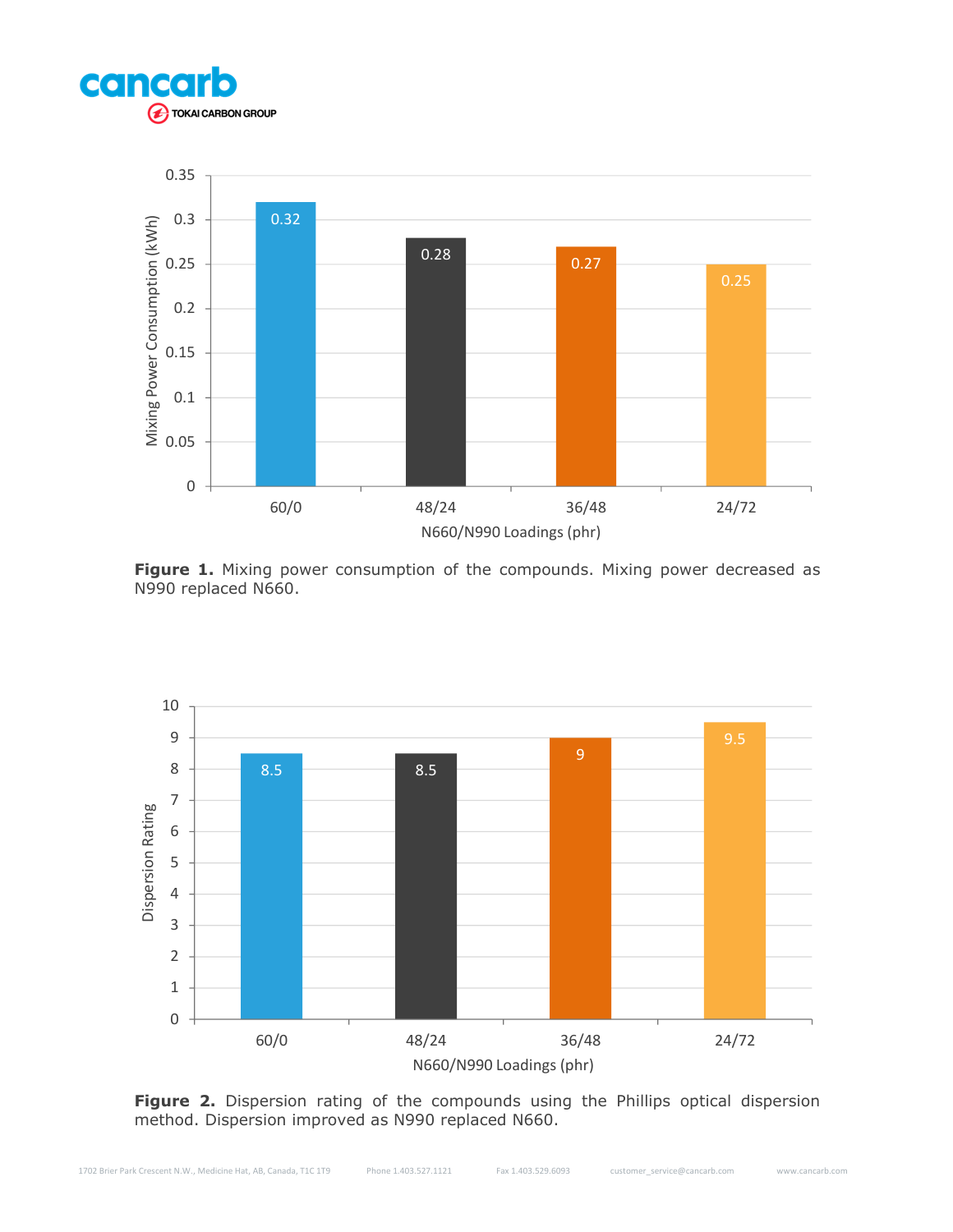



**Figure 3.** Mooney viscosity of the compounds measured at 125°C. Viscosity decreased as N990 replaced N660.



Figure 4. Payne effect, G' storage modulus versus strain, of the compounds measured at 70°C and 1 Hz. G' decreased as N990 replaced N660.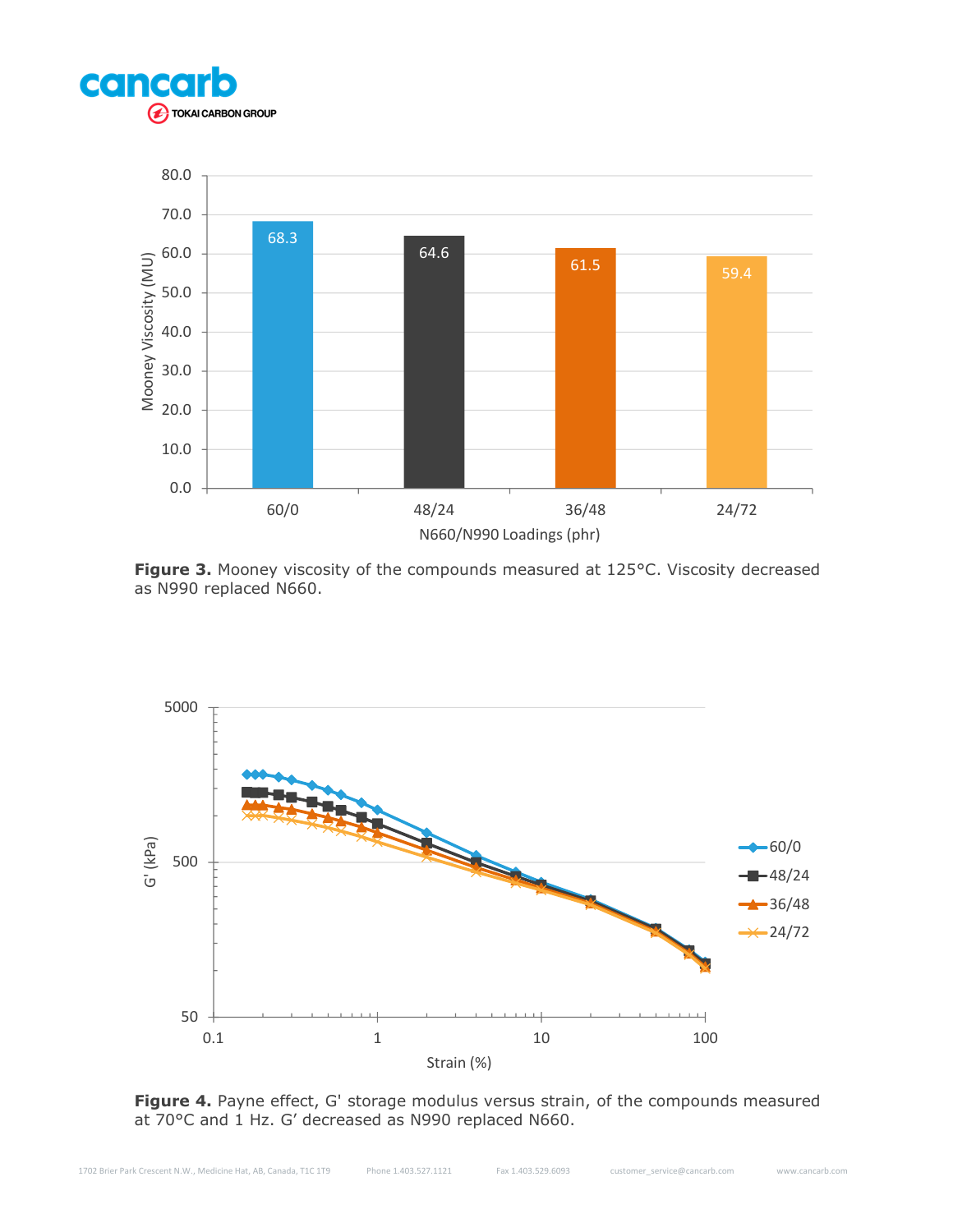



**Figure 5.** Tan δ versus strain of the compounds measured at 70°C and 1 Hz. Between 0.5% and 20% strain, tan δ decreased as N990 replaced N660. Above 50% strain, tan δ increased as N990 replaced N660.



**Figure 6.** Stress relaxation data of the compounds measured at 100°C and 70% strain. Peak torque decreased as N990 replaced N660. Relaxation behavior was similar between the compounds.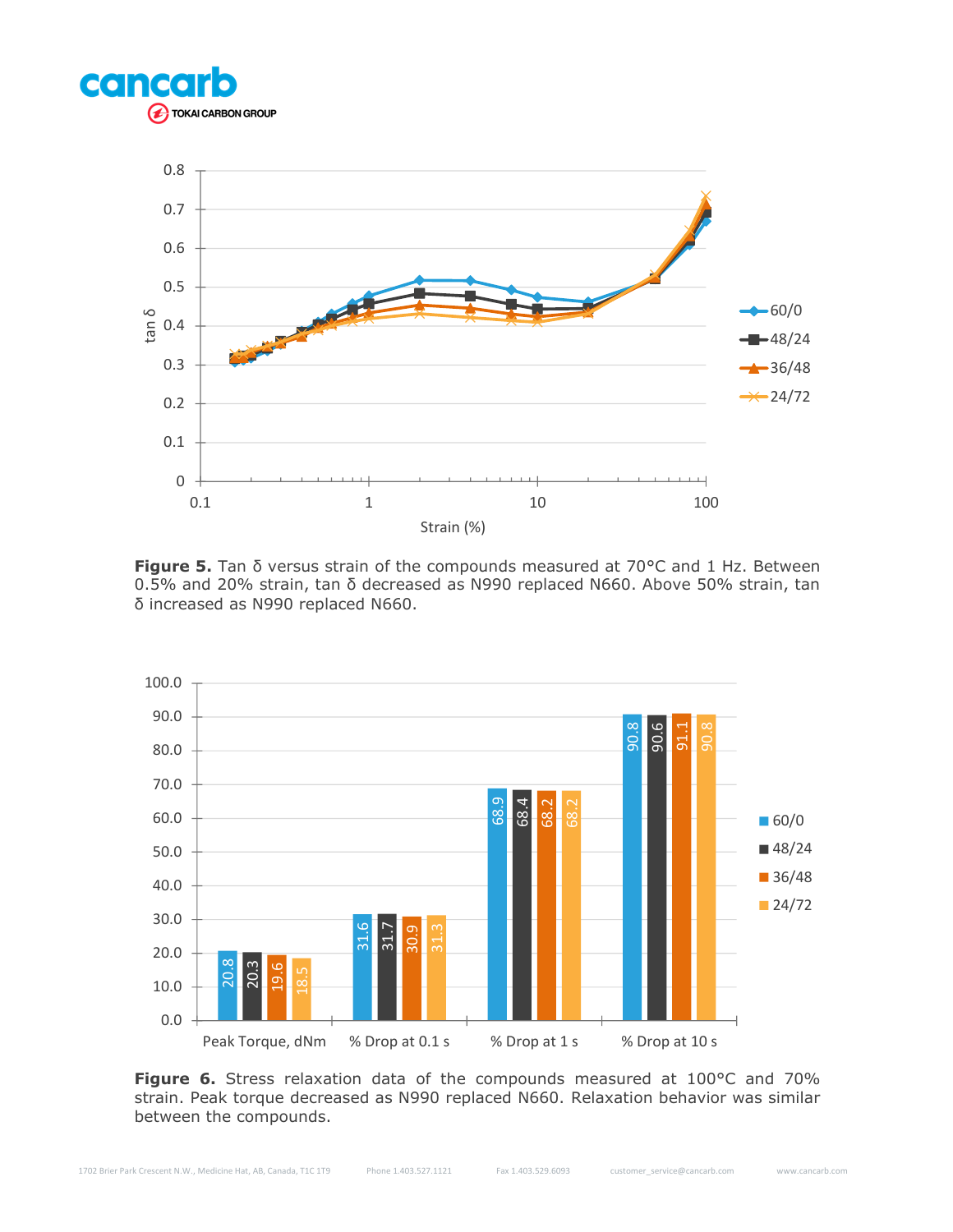



Figure 7. Green strength of the compounds. Green strength was slightly lower for the compounds with N990.



Figure 8. Subjective tack of the compounds. Tack increased slightly as N990 replaced N660. There was a slight decrease in tack with aging.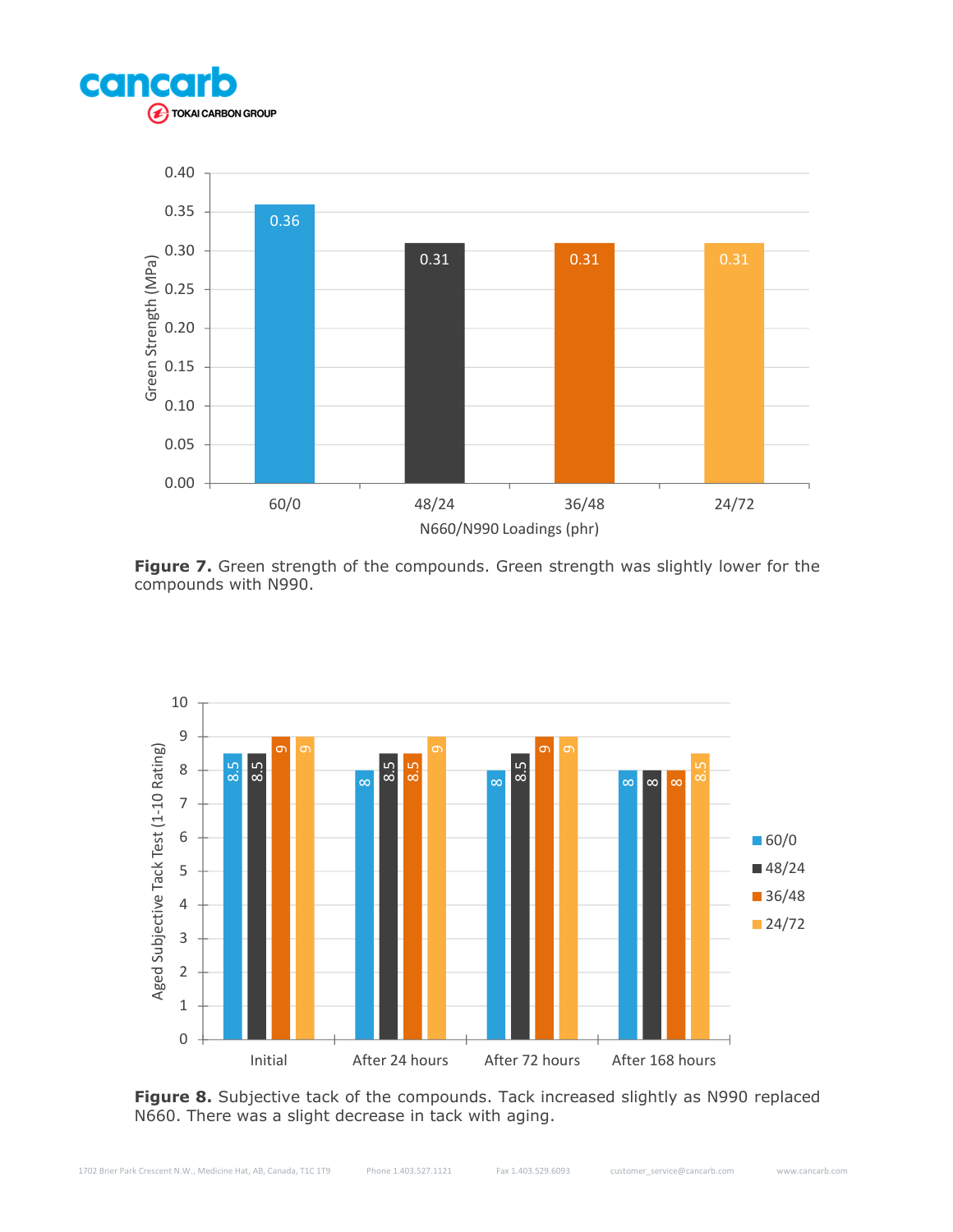



**Figure 9.** Scorch time, t'10, and cure time, t'90, of the compounds. Times tended to increase slightly as N990 replaced N660.



Figure 10. Shore A hardness of the compounds. Hardness tended to decrease as N990 replaced N660; however, all compounds were within 5 hardness points.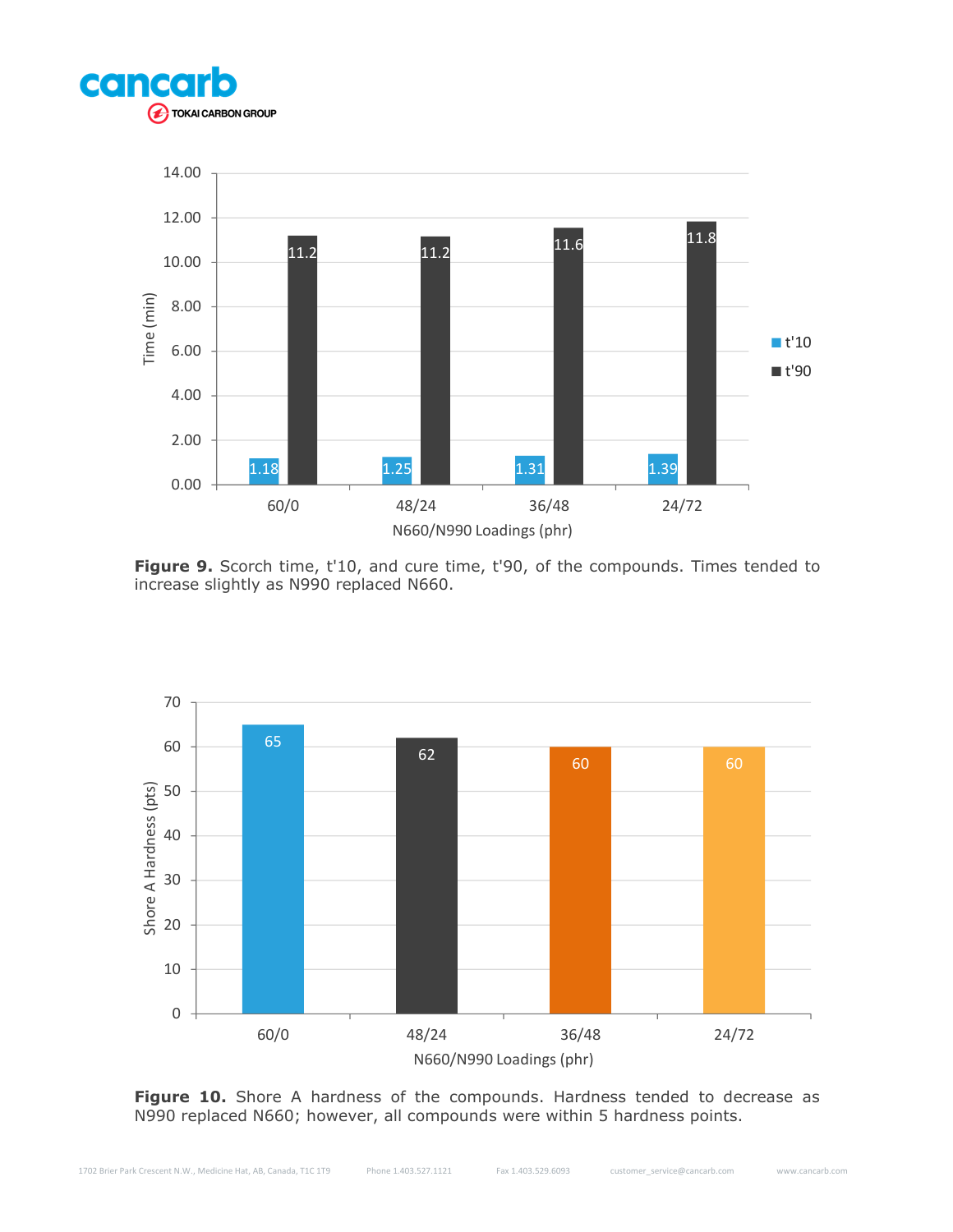



Figure 11. Tensile stress of the compounds. No significant differences in stress at 100% strain were observed. Stress at 300% strain and tensile strength tended to decrease as N990 replaced N660.



Figure 12. Elongation at break of the compounds. There were no significant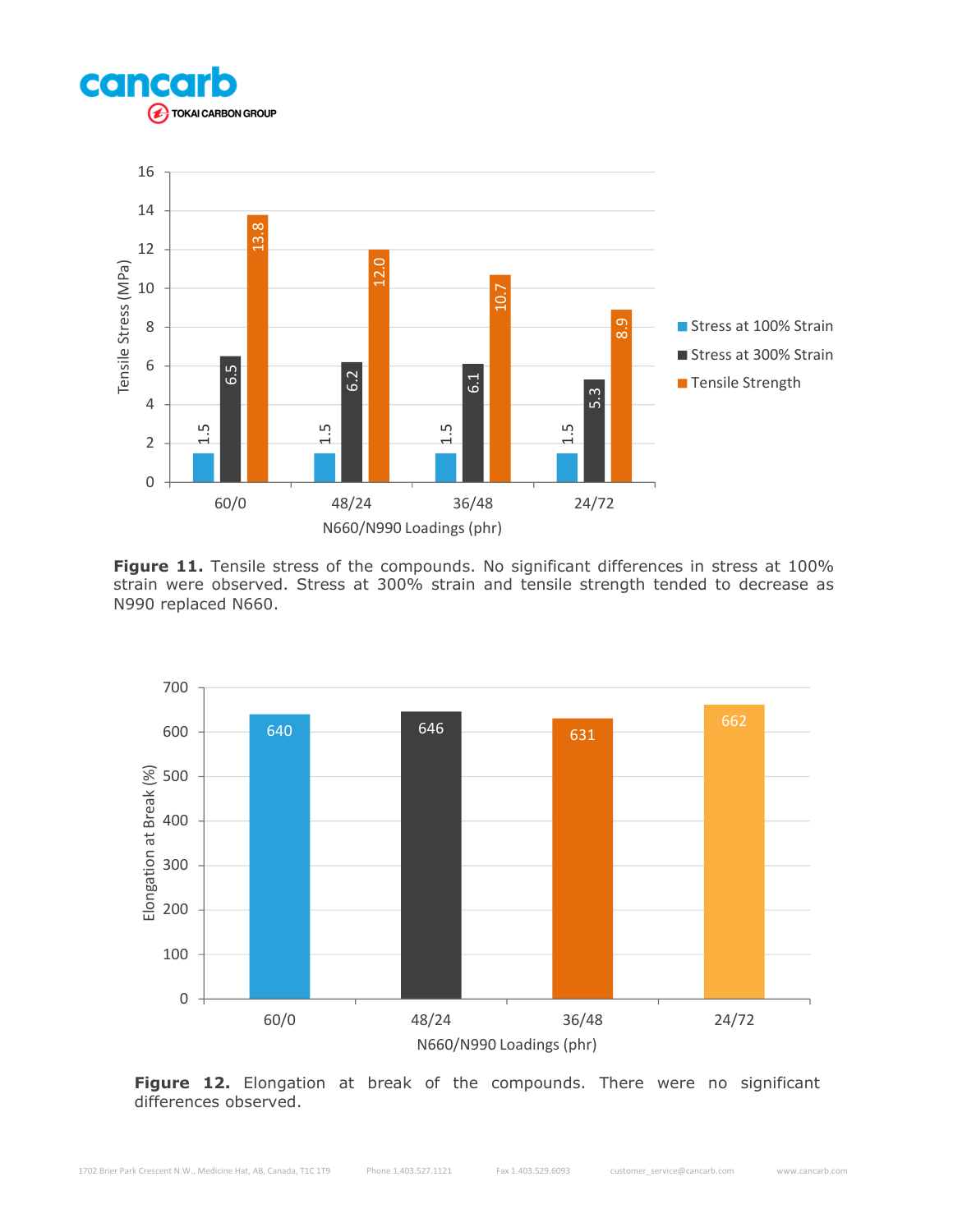



Figure 13. Changes in physical properties after heat aging 72 hours at 100°C. Compounds had similar responses to heat aging.



Figure 14. Extension cycling fatigue to failure of the compounds measured according to ASTM D4482. The number of cycles to failure increased as N990 replaced N660.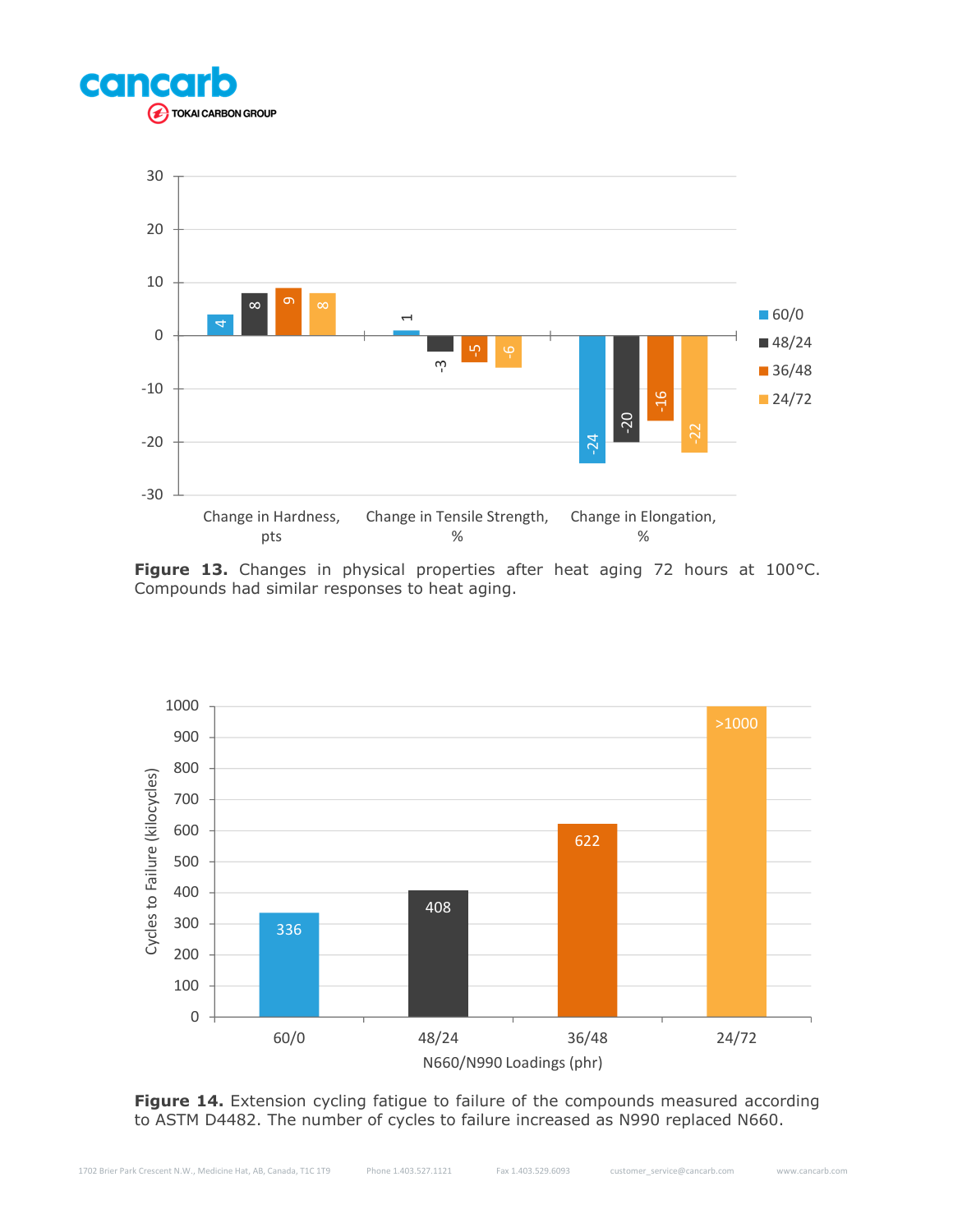



Figure 15. Average oxygen transmission rate of the compounds measured at 40°C, 50% relative humidity, and 760 mmHg. Permeability was 8% to 15% lower for the compounds with N990.



Figure 16. Adhesion to ply skim for the compounds. Adhesion improved when N990 replaced N660.